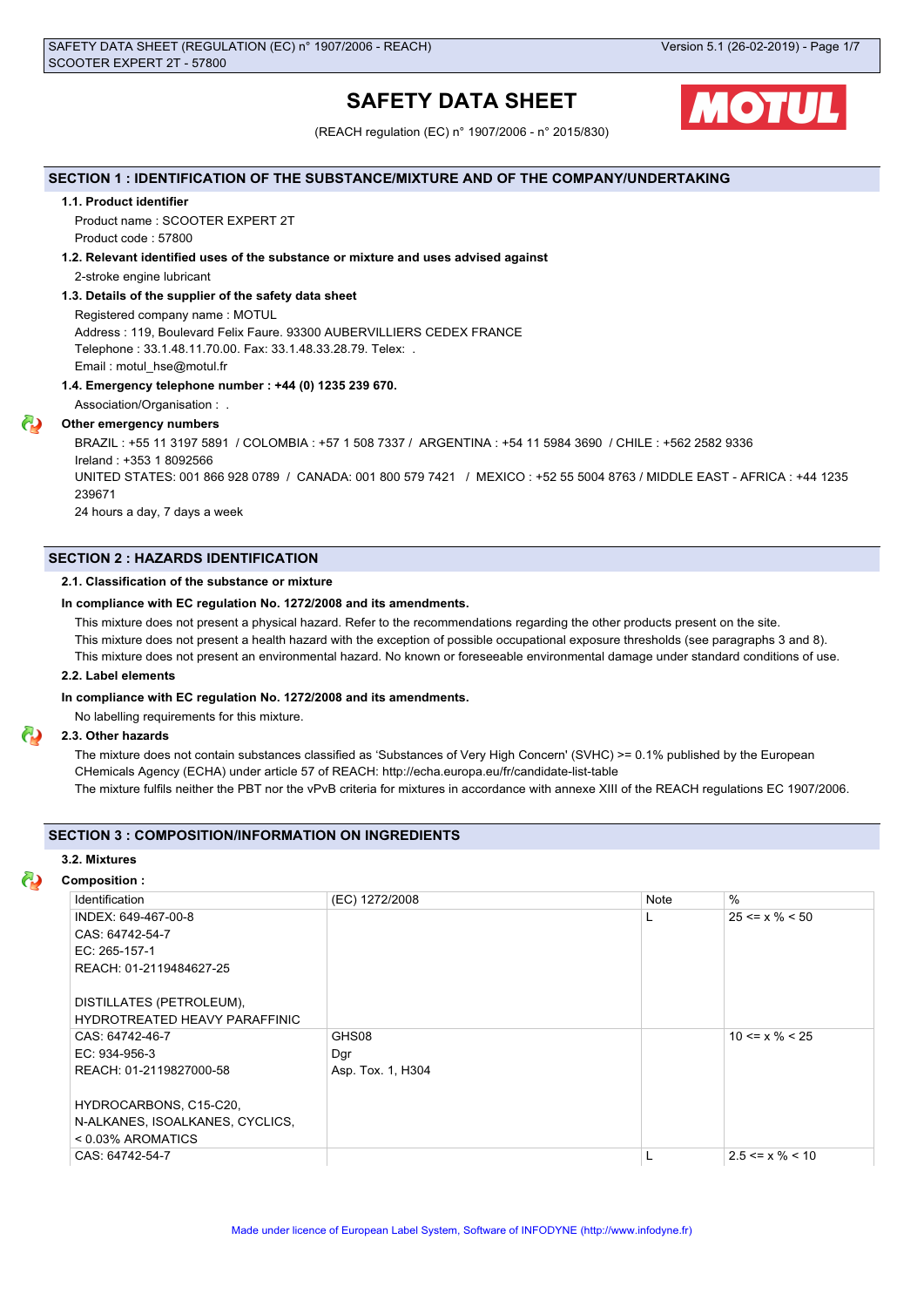| EC: 265-157-1                        |                   |   |                       |
|--------------------------------------|-------------------|---|-----------------------|
| REACH: 01-2119484627-25              |                   |   |                       |
|                                      |                   |   |                       |
| DISTILLATES (PETROLEUM),             |                   |   |                       |
| HYDROTREATED HEAVY PARAFFINIC        |                   |   |                       |
| CAS: 64742-55-8                      | GHS08             | L | $2.5 \le x \% \le 10$ |
| $EC: 265-158-7$                      | Dgr               |   |                       |
| REACH: 01-2119487077-29              | Asp. Tox. 1, H304 |   |                       |
|                                      |                   |   |                       |
| DISTILLATES (PETROLEUM),             |                   |   |                       |
| <b>HYDROTREATED LIGHT PARAFFINIC</b> |                   |   |                       |
| <b>CAS: MELANGE</b>                  | GHS08             |   | $1 \le x \% \le 2.5$  |
| EC: MELANGE                          | Dgr               |   |                       |
|                                      | Asp. Tox. 1, H304 |   |                       |
| <b>MINERAL OIL</b>                   |                   |   |                       |

(Full text of H-phrases: see section 16)

## **Information on ingredients :**

Note L: The carcinogen classification does not apply because the substance contains less than 3 % w/w of dimethyl sulphoxide (DMSO) measured using the IP 346 method.

#### **SECTION 4 : FIRST AID MEASURES**

As a general rule, in case of doubt or if symptoms persist, always call a doctor.

NEVER induce swallowing by an unconscious person.

# **4.1. Description of first aid measures**

#### **In the event of exposure by inhalation :**

Remove the victim to fresh air. If the symptoms persist, call a physician.

## **In the event of splashes or contact with eyes :**

Wash immediately and abundantly with water, including under the eyelids.

#### **In the event of splashes or contact with skin :**

Immediately remove all soiled clothing.

Wash immediately and abundantly with soap and water.

#### **In the event of swallowing :**

Seek medical attention, showing the label.

## **4.2. Most important symptoms and effects, both acute and delayed**

No data available.

**4.3. Indication of any immediate medical attention and special treatment needed**

No data available.

# **SECTION 5 : FIREFIGHTING MEASURES**

#### Non-flammable.

**5.1. Extinguishing media**

#### **Suitable methods of extinction**

Dry agent, foam, carbon dioxide.

#### **Unsuitable methods of extinction**

High volume water jet

#### **5.2. Special hazards arising from the substance or mixture**

A fire will often produce a thick black smoke. Exposure to decomposition products may be hazardous to health.

Do not breathe in smoke.

- In the event of a fire, the following may be formed :
- carbon monoxide (CO)

- carbon dioxide (CO2)

# **5.3. Advice for firefighters**

No data available.

# **SECTION 6 : ACCIDENTAL RELEASE MEASURES**

#### **6.1. Personal precautions, protective equipment and emergency procedures**

Consult the safety measures listed under headings 7 and 8.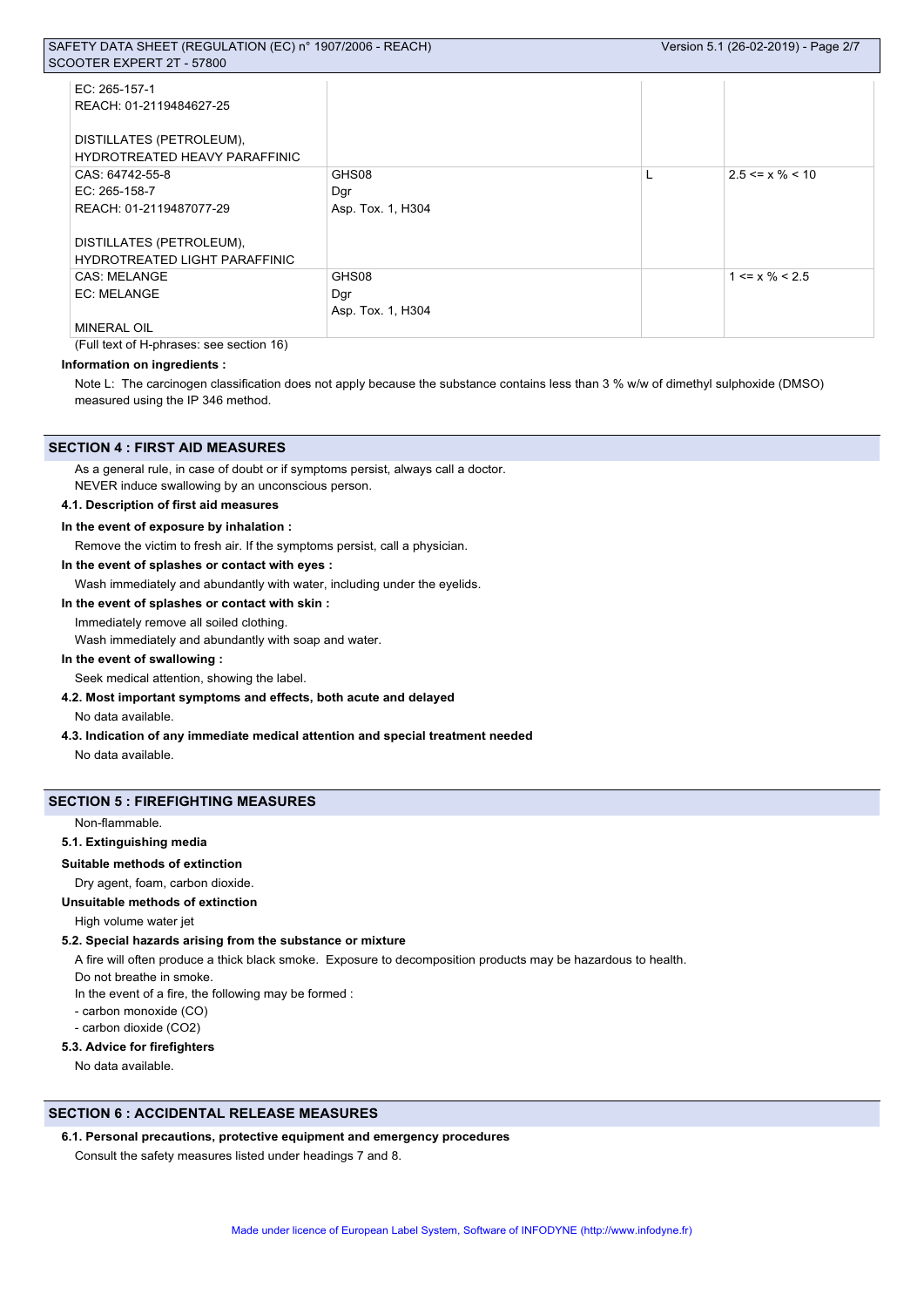Spilled product may make surfaces slippery.

## **For first aid worker**

First aid workers will be equipped with suitable personal protective equipment (See section 8).

#### **6.2. Environmental precautions**

Contain and control the leaks or spills with non-combustible absorbent materials such as sand, earth, vermiculite, diatomaceous earth in drums for waste disposal.

Prevent any material from entering drains or waterways.

# **6.3. Methods and material for containment and cleaning up**

Clean preferably with a detergent, do not use solvents.

# **6.4. Reference to other sections**

No data available.

# **SECTION 7 : HANDLING AND STORAGE**

Requirements relating to storage premises apply to all facilities where the mixture is handled.

## **7.1. Precautions for safe handling**

Always wash hands after handling.

Avoid contact with eyes.

No special precaution apart from the observance of hygiene rules

## **Fire prevention :**

Prevent access by unauthorised personnel.

Take precautionary measures against static discharges by bonding and grounding equipment.

No smoking.

#### **Recommended equipment and procedures :**

For personal protection, see section 8.

Observe precautions stated on label and also industrial safety regulations.

Ensure good ventilation at the workplace

# **Prohibited equipment and procedures :**

No smoking, eating or drinking in areas where the mixture is used. Do not breathe fumes, vapour, spray.

# **7.2. Conditions for safe storage, including any incompatibilities**

Store between 5°C and 40°C in a dry, well ventilated place.

Only use hydrocarbon-resistant containers, joints and pipes.

# **Storage**

Keep out of reach of children.

#### **Packaging**

Always keep in packaging made of an identical material to the original.

#### **7.3. Specific end use(s)**

No data available.

# **SECTION 8 : EXPOSURE CONTROLS/PERSONAL PROTECTION**

#### **8.1. Control parameters**

No data available.

## **Derived no effect level (DNEL) or derived minimum effect level (DMEL):**

DISTILLATES (PETROLEUM), HYDROTREATED LIGHT PARAFFINIC (CAS: 64742-55-8)

**Final use: Workers.** Exposure method: **Inhalation** 

Potential health effects: <br>
Long term local effects. DNEL : 5.4 mg de substance/m3

#### **Final use: Consumers.**

Exposure method: **Inhalation** 

Potential health effects: <br>
Long term local effects. DNEL : 1.2 mg de substance/m3

#### DISTILLATES (PETROLEUM), HYDROTREATED HEAVY PARAFFINIC (CAS: 64742-54-7)

**Final use: Workers.** Exposure method: **Inhalation** Potential health effects: Long term local effects.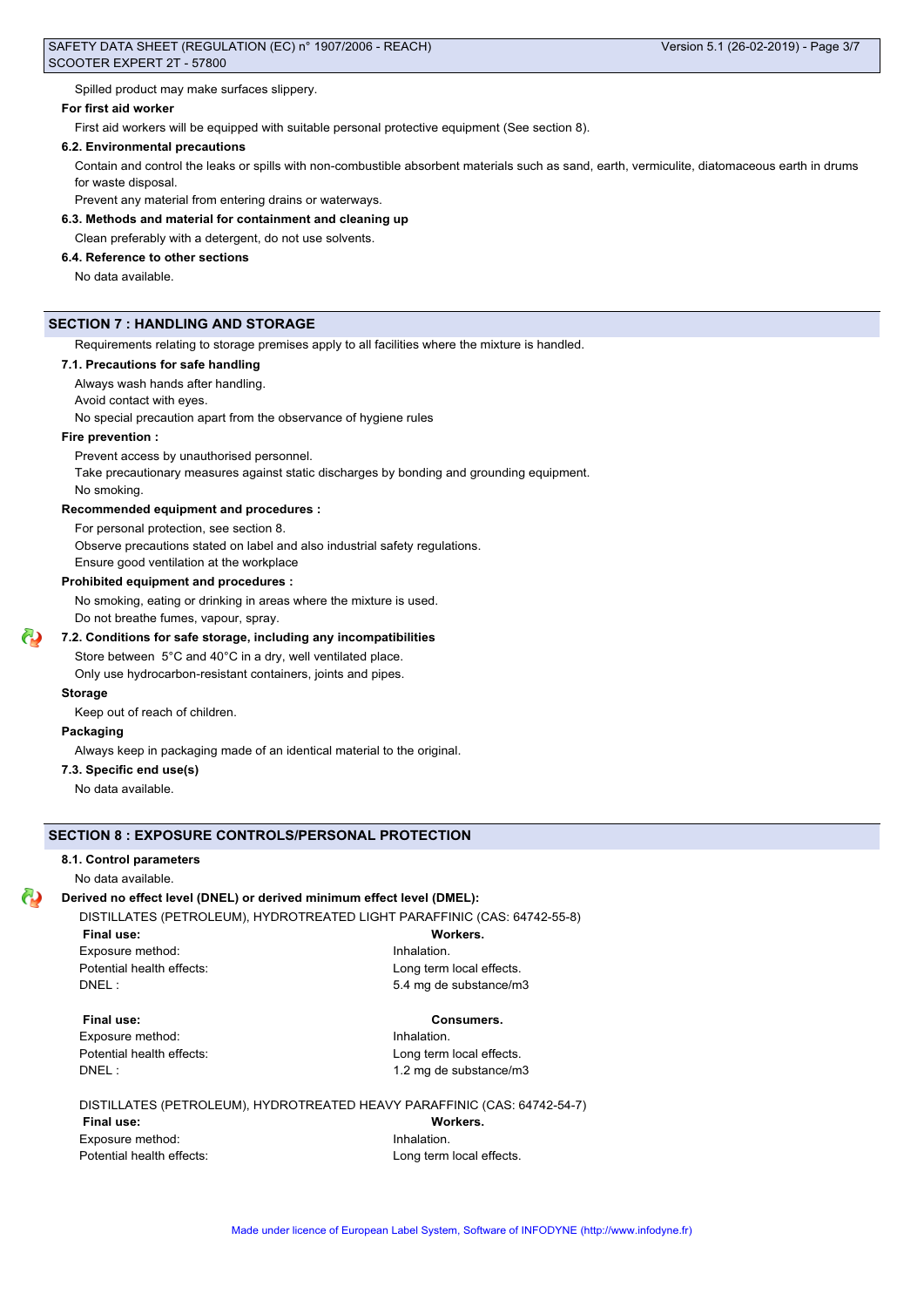DNEL : 5.4 mg de substance/m3

# **Final use: Consumers.**

Exposure method: **Inhalation** DNEL : 1.2 mg de substance/m3

Potential health effects: Long term local effects.

#### **8.2. Exposure controls**

#### **Appropriate engineering controls**

Ensure adequate ventilation, if possible with extractor fans at work posts and appropriate general extraction. Personnel shall wear regularly laundered overalls.

## **Personal protection measures, such as personal protective equipment**

Use personal protective equipment that is clean and has been properly maintained. Store personal protective equipment in a clean place, away from the work area. Never eat, drink or smoke during use. Remove and wash contaminated clothing before re-using. Ensure that there is adequate ventilation, especially in confined areas.

#### **- Eye / face protection**

Avoid contact with eyes.

Use eye protectors designed to protect against liquid splashes

Before handling, wear safety goggles in accordance with standard EN166.

#### **- Hand protection**

Wear suitable protective gloves in the event of prolonged or repeated skin contact.

#### **- Body protection**

Work clothing worn by personnel shall be laundered regularly.

After contact with the product, all parts of the body that have been soiled must be washed.

#### **- Respiratory protection**

Breathing apparatus only when aerosol or spray are formed.

#### **SECTION 9 : PHYSICAL AND CHEMICAL PROPERTIES**

#### **9.1. Information on basic physical and chemical properties**

#### **General information :**

| Physical state:                                        | Fluid liquid.                             |  |
|--------------------------------------------------------|-------------------------------------------|--|
| Color:                                                 | green                                     |  |
| Important health, safety and environmental information |                                           |  |
| pH:                                                    | Not relevant.                             |  |
| Flash Point Interval:                                  | $FP > 100^{\circ}C$ .                     |  |
| Vapour pressure (50°C) :                               | Not relevant.                             |  |
| Density:                                               | $\leq 1$                                  |  |
| Water solubility:                                      | Insoluble.                                |  |
| Viscosity:                                             | 66.2 mm <sup>2</sup> /s à 40 $^{\circ}$ C |  |

# **9.2. Other information**

No data available.

#### **SECTION 10 : STABILITY AND REACTIVITY**

#### **10.1. Reactivity**

#### No data available.

#### **10.2. Chemical stability**

This mixture is stable under the recommended handling and storage conditions in section 7.

#### **10.3. Possibility of hazardous reactions**

No data available.

#### **10.4. Conditions to avoid**

Keep away from heat and from sources of ignition Take precautionary measures against static discharges.

#### **10.5. Incompatible materials**

Strong oxidants

Acids

#### **10.6. Hazardous decomposition products**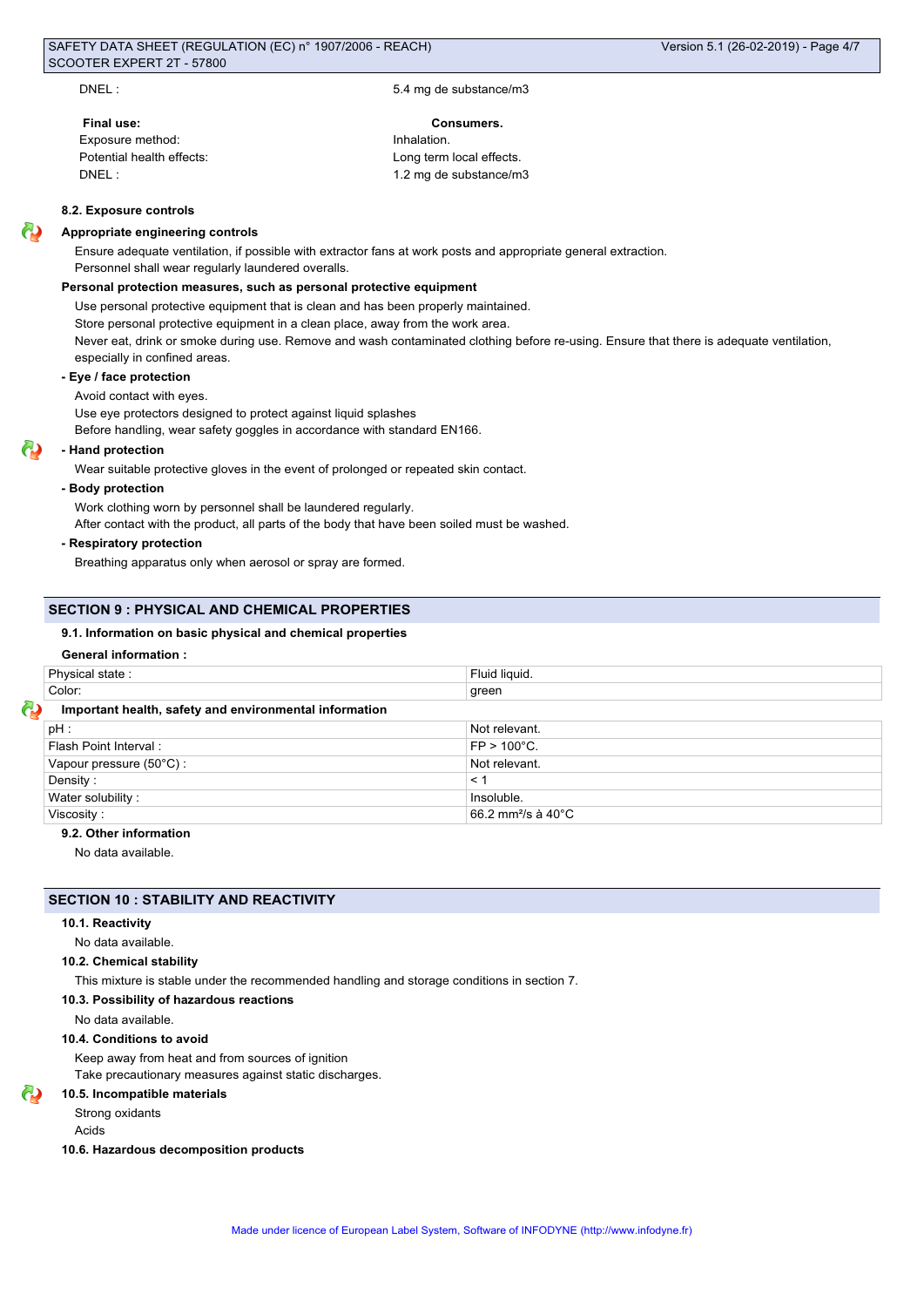The thermal decomposition may release/form :

- carbon monoxide (CO)

- carbon dioxide (CO2)

# **SECTION 11 : TOXICOLOGICAL INFORMATION**

# **11.1. Information on toxicological effects**

No data available.

# **11.1.1. Substances**

# **Acute toxicity :**

HYDROCARBONS, C15-C20, N-ALKANES, ISOALKANES, CYCLICS, < 0.03% AROMATICS (CAS: 64742-46-7) Oral route : LD50 > 5000 mg/kg

> Species : Rat OCDE Ligne directrice 401 (Toxicité aiguë par voie orale)

Dermal route : LD50 > 3160 mg/kg Species : Rabbit OCDE Ligne directrice 402 (Toxicité aiguë par voie cutanée)

Inhalation route (Dusts/mist) : LC50 > 5266 mg/m3

Species : Rat OCDE Ligne directrice 403 (Toxicité aiguë par inhalation)

# **11.1.2. Mixture**

# **Skin corrosion/skin irritation :**

Repeated or prolonged contact with the preparation may cause removal of natural fat from the skin resulting in non allergic contact dermatitis and absorption through the skin.

#### **Serious damage to eyes/eye irritation :**

Mild eye irritation

## **Aspiration hazard :**

"Inhalation of vapours may cause irritation of the respiratory system in very susceptible persons." May cause lung damage if swallowed

# **Monograph(s) from the IARC (International Agency for Research on Cancer) :**

CAS 91-20-3 : IARC Group 2B : The agent is possibly carcinogenic to humans.

## **SECTION 12 : ECOLOGICAL INFORMATION**

**12.1. Toxicity**

## **12.1.1. Substances**

| HYDROCARBONS, C15-C20, N-ALKANES, ISOALKANES, CYCLICS, < 0.03% AROMATICS (CAS: 64742-46-7) |                                                                        |  |
|--------------------------------------------------------------------------------------------|------------------------------------------------------------------------|--|
| Fish toxicity:                                                                             | $LC50 > 1028$ mg/l                                                     |  |
|                                                                                            | Duration of exposure: 96 h                                             |  |
|                                                                                            | OCDE Ligne directrice 203 (Poisson, essai de toxicité aiguë)           |  |
| Crustacean toxicity:                                                                       | $EC50 > 3193$ mg/l                                                     |  |
|                                                                                            | Duration of exposure: 48 h                                             |  |
| Algae toxicity:                                                                            | $ECr50 > 10000$ mg/l                                                   |  |
|                                                                                            | Duration of exposure: 72 h                                             |  |
|                                                                                            | ISO 10253 (Essai d'inhibition de la croissance des algues marines avec |  |
|                                                                                            | Skeletonema costatum et Phaeodactylum tricornutum)                     |  |
| MINERAL OIL (CAS: MELANGE)                                                                 |                                                                        |  |
| Fish toxicity:                                                                             | $LC50 > 100$ mg/l                                                      |  |
| Crustacean toxicity:                                                                       | $EC50 > 10000$ mg/l                                                    |  |
|                                                                                            |                                                                        |  |
| Algae toxicity:                                                                            | $ECr50 > 100$ mg/l                                                     |  |

# **12.1.2. Mixtures**

No aquatic toxicity data available for the mixture.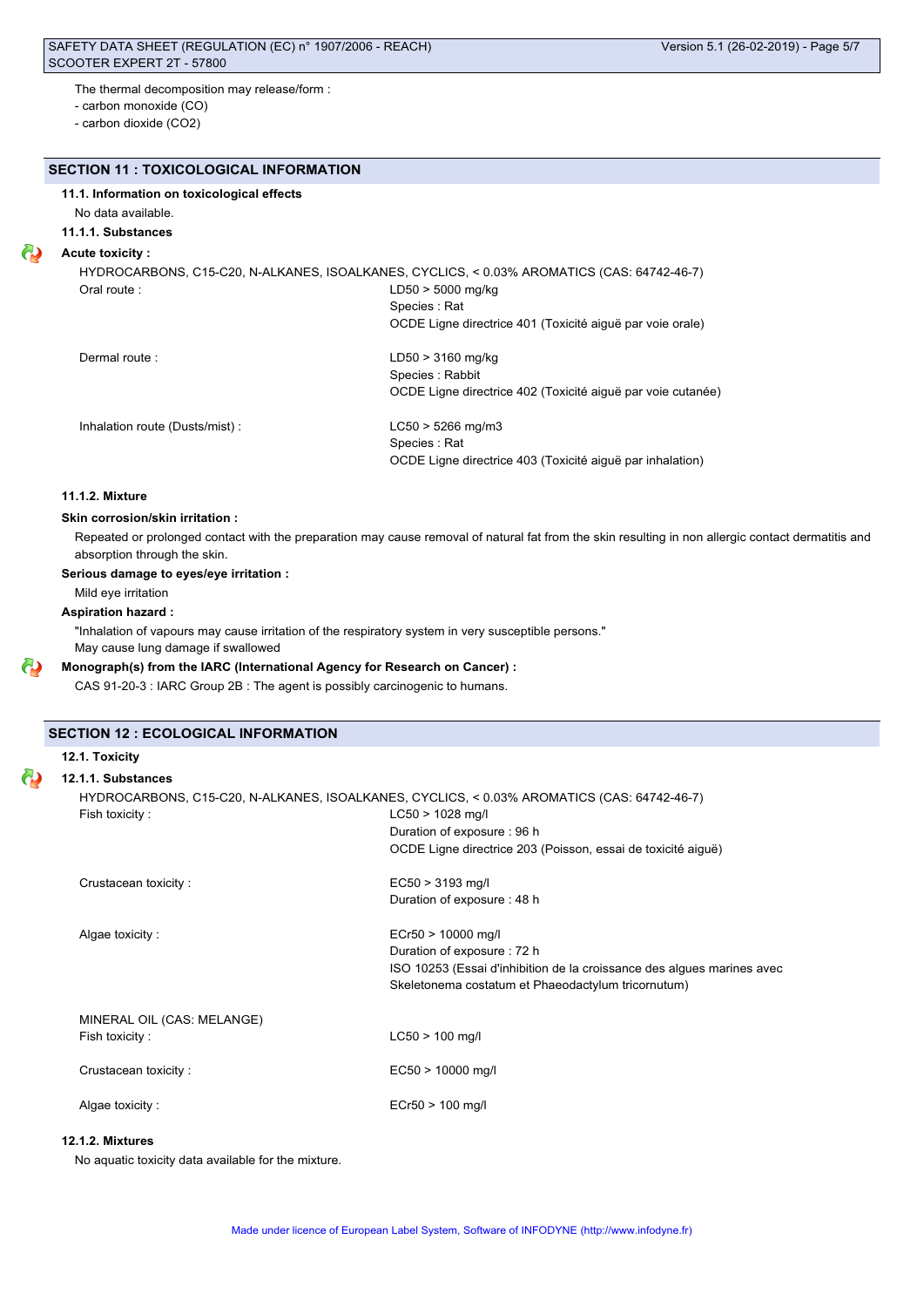#### **12.2. Persistence and degradability**

#### **12.2.1. Substances**

MINERAL OIL (CAS: MELANGE)

Biodegradability : no degradability data is available, the substance is considered as not degrading quickly.

HYDROCARBONS, C15-C20, N-ALKANES, ISOALKANES, CYCLICS, < 0.03% AROMATICS (CAS: 64742-46-7) Biodegradability : The Contract of the Rapidly degradable.

#### **12.3. Bioaccumulative potential**

No data available.

## **12.4. Mobility in soil**

Not very mobile in soil.

The product is insoluble in water and will spread on the surface

#### **12.5. Results of PBT and vPvB assessment**

No data available.

**12.6. Other adverse effects**

Do not dispose of the product in the natural environment, effluents or surface waters.

**German regulations concerning the classification of hazards for water (WGK, AwSV vom 18/04/2017, KBws) :**

WGK 2 : Hazardous for water.

## **SECTION 13 : DISPOSAL CONSIDERATIONS**

Proper waste management of the mixture and/or its container must be determined in accordance with Directive 2008/98/EC.

#### **13.1. Waste treatment methods**

Do not pour into drains or waterways.

#### **Waste :**

Waste management is carried out without endangering human health, without harming the environment and, in particular without risk to water, air, soil, plants or animals.

Recycle or dispose of waste in compliance with current legislation, preferably via a certified collector or company.

Do not contaminate the ground or water with waste, do not dispose of waste into the environment.

#### **Soiled packaging :**

Empty container completely. Keep label(s) on container. Give to a certified disposal contractor.

#### **SECTION 14 : TRANSPORT INFORMATION**

Exempt from transport classification and labelling.

**14.1. UN number**

-

-

-

-

-

**14.2. UN proper shipping name**

**14.3. Transport hazard class(es)**

**14.4. Packing group**

**14.5. Environmental hazards**

**14.6. Special precautions for user**

-

# **SECTION 15 : REGULATORY INFORMATION**

**15.1. Safety, health and environmental regulations/legislation specific for the substance or mixture**

## **- Classification and labelling information included in section 2:**

- The following regulations have been used:
- EU Regulation No. 1272/2008 amended by EU Regulation No. 2018/669 (ATP 11)
- **Container information:**

No data available.